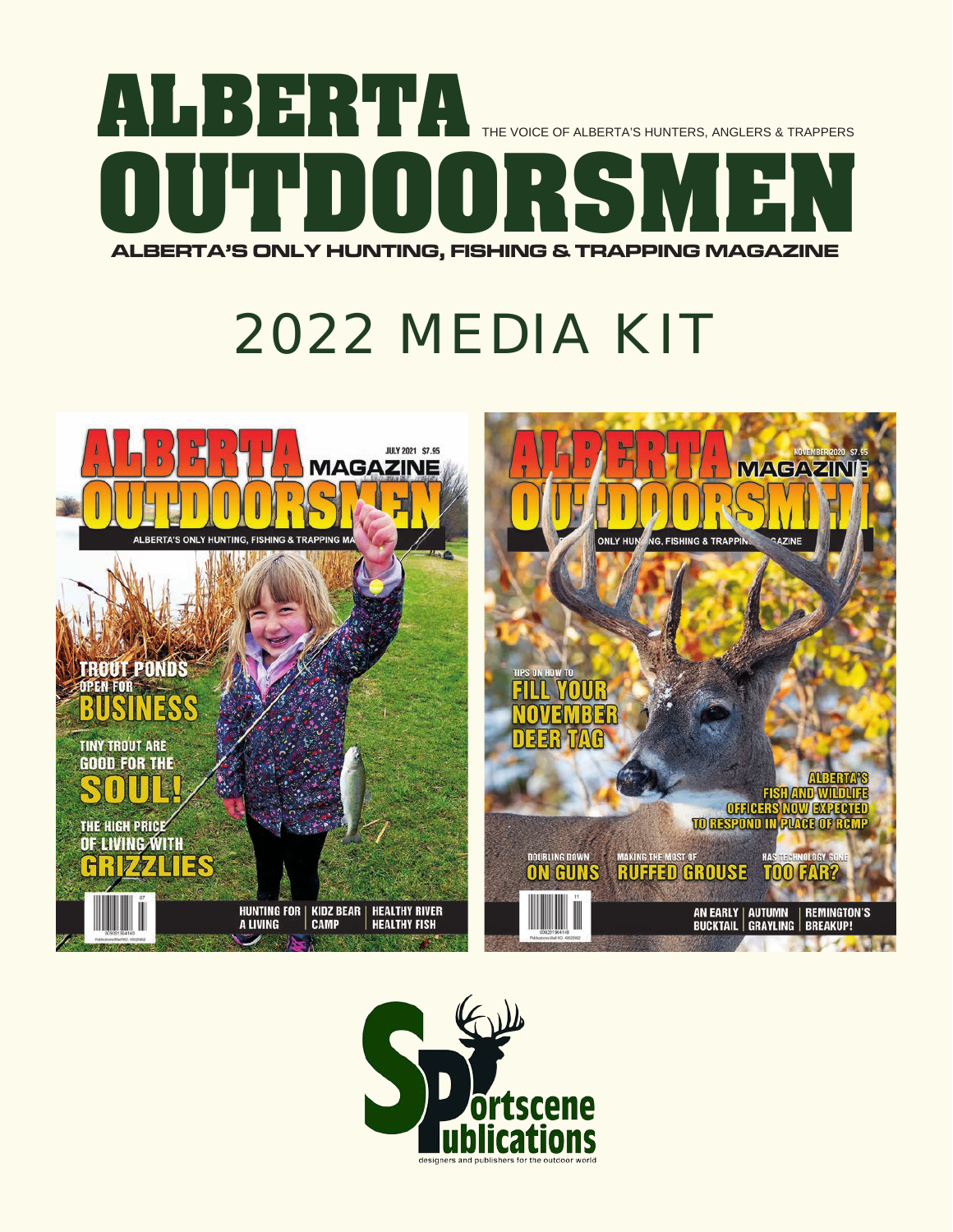

## **WHAT IS ALBERTA OUTDOORSMEN?**

**Alberta Outdoorsmen is a full-colour, full-gloss magazine dedicated to providing hunting, fishing and trapping news and adventures to the hunters, anglers and trappers of Alberta.**

- Intended to keep outdoorsmen and women up-to-date on the challenges they face day in and day out.
- Issues surrounding hunting, fishing and trapping and the people who are fighting for change.
- Interviews with some of these same people and their battles for what they believe in.
- What is being done by the different organizations involved in our natural resources including their successes and failures.
- Alberta Outdoorsmen will look at the positive and negative aspects of hunting, fishing and trapping and challenge the reader to do the same.
- Enforcement Issues, Conservation Issues, New Equipment, Adventure Stories, Humour, Tips, Letters and regular columnists such as TJ Schwanky, Brad Fenson, Neil Waugh, Kevin Wilson, Fred Noddin, Brian Bildson, Duane Radford, Sheri Monk, Duane Rosenkranz, Jeff Smith, Al Voth, Wayne Clark, Wes David, and Rob Miskosky are front and centre in every issue.

#### **GENERAL INFORMATION**

• Alberta Outdoorsmen is issued at the end of every month, 12 times per year.

## **Performance Update by Magazines Canada**

**Magazine readership remains stable (PMB)**

The average magazine readership over the past four years is at 4.8 readers per copy. As magazine copies change hands, consumer reach increases, providing new opportunities for advertisements to be seen, read, and acted on. Source: Print Measurement Bureau (PMB)

- l 10,000 copies are distributed through subscribers, sporting goods stores, major chains, and newsstands across Alberta.
- Alberta Outdoorsmen is read by more than 28,000 outdoorsmen and women every month.
- Also available as a digital subscription.

#### **WHO ARE WE?**

We are Sports Scene Publications Inc. based out of Edmonton, Alberta and are the publishers of The Government of Alberta Sportfishing Regulations, the Government of Alberta Hunting Regulations, the Government of Alberta Trapping Regulations, Barry Mitchell's Alberta Fishing Guide and the Alberta Outdoorsmen magazine.

Alberta Outdoorsmen is Canadian Media Circulation Audited (https://www.circulationaudit.ca/).

## **www.albertaoutdoorsmen.ca**